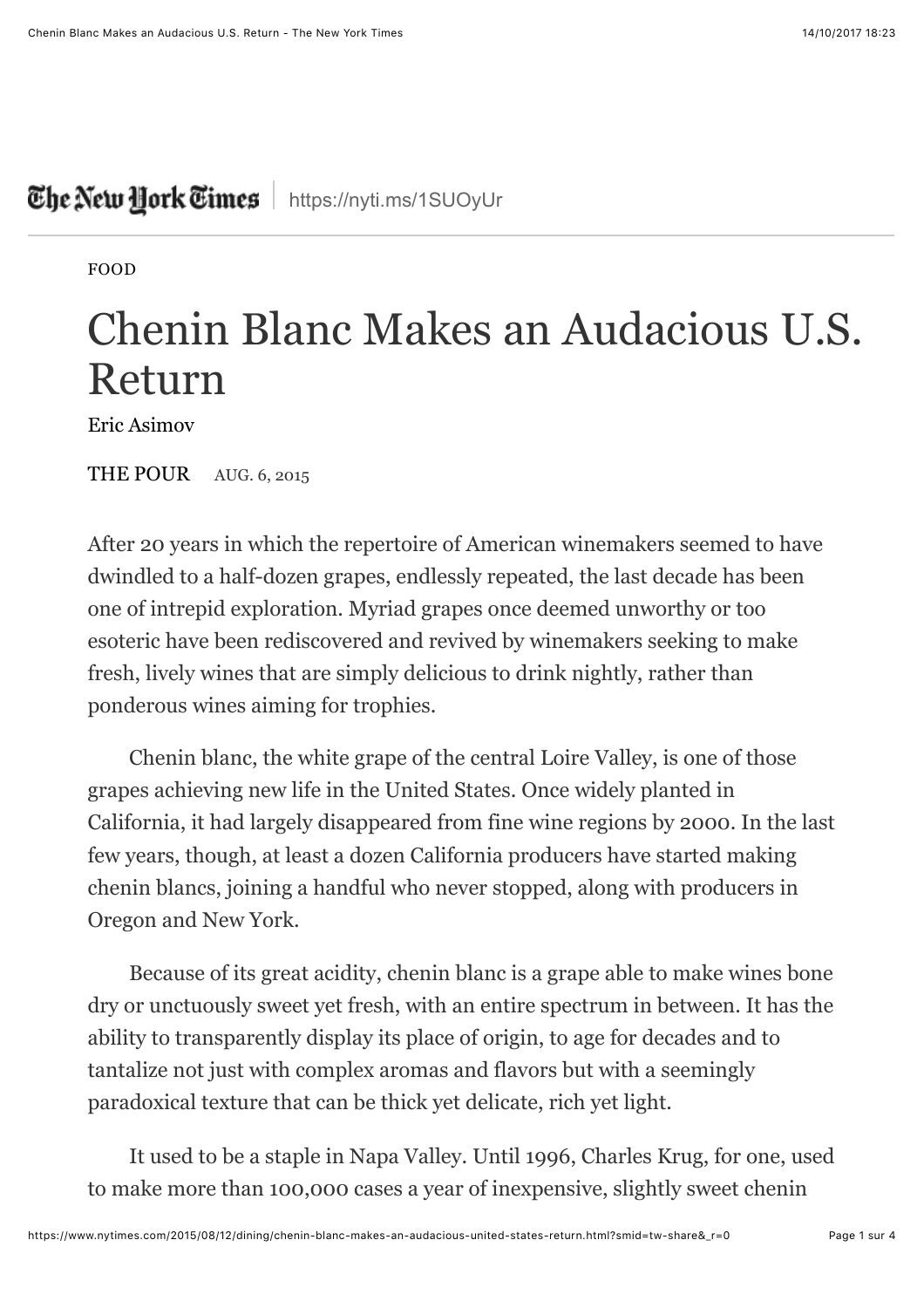blanc. Most of those Napa grapes were pulled in favor of sauvignon blanc and cabernet sauvignon, which offer a far better economic return. Americans still buy inexpensive sweet white wine, though, if it's called chardonnay.

When John Skupny, the proprietor of Lang & Reed Wine Company with his wife, Tracey, arrived in Napa in the early 1980s, chenin blanc was an important commodity. "In 1980 there were about 2,000 acres of chenin blanc in Napa Valley and 1,600 of chardonnay," he said. "Now, there's around 7,000 of chardonnay and 20 of chenin blanc." Many of those Napa acres belong to Chappellet, which seemingly alone in Napa has continued to make the wine.

In the 1980s, Charles Massoud of Paumanok Vineyards on the North Fork of Long Island knew little of chenin blanc beyond the cheap jug wines of California, which he thought were flabby and uninteresting. When he bought a vineyard adjacent to his own containing three acres of chenin blanc in 1989, he planned to rip it out. But he didn't get around to it before the next growing season and ended up making a little wine, which he liked.

"What we found is that the Loire varieties are really at home here," he said. Now Paumanok has nine acres of chenin blanc, and Mr. Massoud's son Kareem, the winemaker, makes two versions. The main cuvée, which sells for about \$25, is made quickly to preserve its liveliness. It's fresh and exuberant with a savory maritime edge to it, but fairly simple. More interesting is a tiny lot of experimental minimalist chenin blanc, which received six months of aging in stainless steel barrels before it was released. The 2014 had a noticeably richer texture and livelier acidity, with flavors of honey, lemon and straw.

As of yet, nobody else is making chenin blanc on Long Island. But in California, the movement is accelerating.

When he's not at his day job as director of winemaking for Turley Wine Cellars, Tegan Passalacqua has made chenin blanc a centerpiece of his own label, [Sandlands](https://www.sandlandsvineyards.com/about), which seeks out classic California grapes from old vineyards. He makes an excellent, beautifully textured chenin blanc from old vines in Amador County, and has some old chenin blanc in his own Kirschenmann Vineyard in Lodi.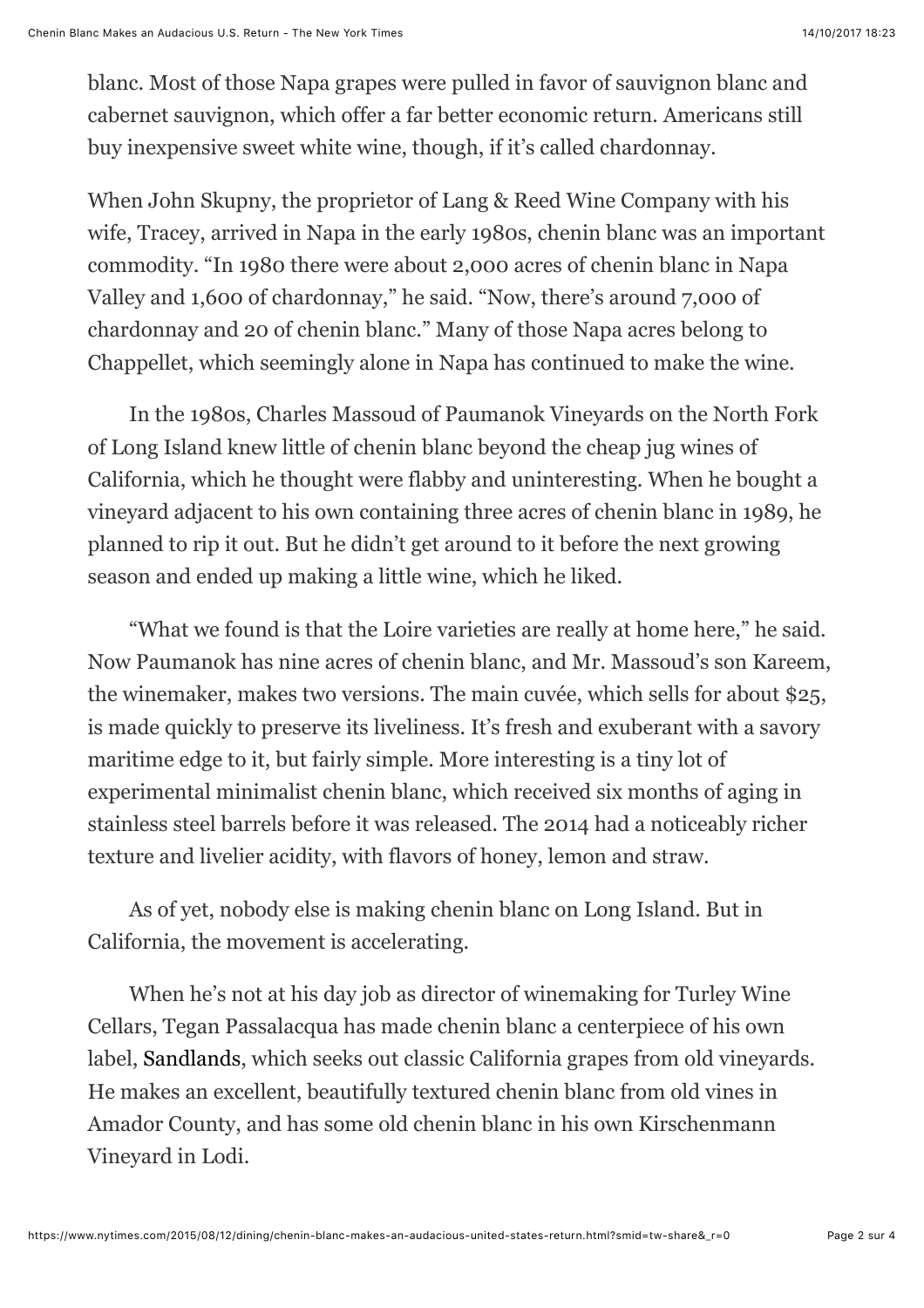"Twenty producers have called me this year asking if I have any or know of any chenin in California for sale," he said. "The problem is, many old vineyards do have some chenin planted but not enough for multiple producers."

One that does is Jurassic Park Vineyard in the Santa Ynez Valley of Santa Barbara County, where about 13 acres of chenin blanc were planted in 1982 on sandstone slopes in an area now adjacent to oil derricks and an industrial park. A half-dozen or so small producers buy chenin blanc from Jurassic Park, including Leo Steen, Habit, Birichino, Lo-Fi and Field Recordings. Of the few I've been able to find, I particularly like [Lo-Fi's 2014,](http://lofi-wines.com/) tangy and textured with lemon, honey and waxy lanolin flavors.

Not one of the new wave of chenin blanc producers has been making it as long as Leo Hansen, whose first release on his Leo Steen label was in 2006. Mr. Hansen, whose middle name is Steen (which happens to be the South African term for chenin blanc), was a sommelier from Denmark looking to get into winemaking in California. His reasons for focusing on chenin blanc were practical as well as aesthetic: He needed inexpensive grapes that could be produced and sold quickly, and he wanted a grape that would make a wine of generous acidity.

He found an eight-acre chenin blanc vineyard in Sonoma County whose grapes had been going to Korbel to make sparkling wine. The Saini family, which owns the vineyard, ripped out six acres and replaced them with chardonnay; the remainder it sells to Mr. Hansen, who makes an excellent version, dry with floral, citrus and honey flavors, which sells for about \$20.

The biggest obstacle to wider production of chenin blanc in California is a limited supply of grapes. About 6,000 acres are planted in the state, according to the California Grape Acreage Report, but the majority are in the Central Valley and are used for bulk wines. Still, producers are finding small blocks and looking forward to new plantings, though the economics of growing chenin blanc remain an obstacle.

"When talking to growers about planting some chenin vines, the common quote was, 'I pulled that out 10 years ago, and I'm not going to plant it again!' " said [Chris Brockway of Broc Cellars](http://www.nytimes.com/2014/03/26/dining/fruit-of-the-bartered-vine.html?_r=1) in Berkeley. Mr. Brockway found a vineyard